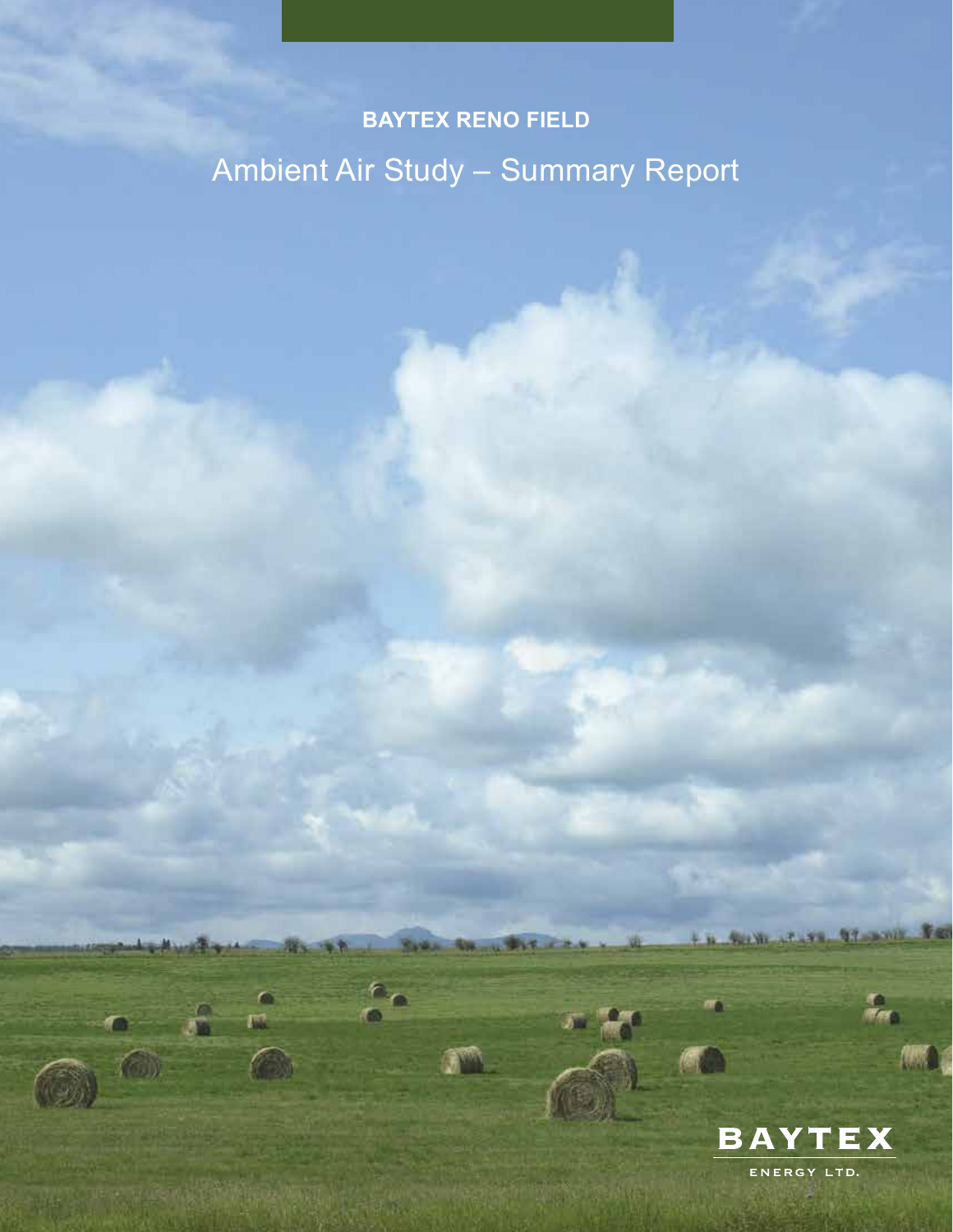# Baytex Reno Field Ambient Air Study Overview

Baytex Energy Ltd. ("Baytex") engaged Chemistry Matters Inc. ("Chemistry Matters"), an independent firm providing environmental and chemistry consulting services, to investigate local resident complaints regarding odours and claims of health issues in the vicinity of heavy oil production facilities in the Reno field, near Peace River, Alberta.

Chemistry Matters developed an air sampling program to:

- Measure volatile organic compounds ("VOCs") and reduced sulphur compounds ("RSCs") on selected heavy oil production leases
- Measure polycyclic aromatic hydrocarbons ("PAHs") at the heavy oil leases
- Assess potential human health effects using appropriate regulatory guidelines

Air samples were collected between February 26 and March 6, 2013 at nine leases in the Reno field. A total of 73 samples were analyzed for VOCs, RSCs or PAHs. The results were as follows:

- Only one detected concentration of VOCs that was above odour-based Alberta Ambient Air Quality Objectives ("AAAQO" or "Alberta Air Objectives") or the Texas Commission on Environmental Quality's Effects Screening Levels. It was determined post-sampling that the location where the VOC exceedance was measured was in an "upset condition". This well was immediately shut-in and the condition remedied.
- Only one compound was 'detected' in the RSCs samples above Alberta Air Objectives at an on-lease location
- No PAHs concentrations found to be above guidelines

**Overall, from a human health perspective, the study's sampling program found that no health-based objectives or screening levels were exceeded in this study.**

This document is a detailed summary of Chemistry Matter's Ambient Air Study. It highlights the program, regulatory guidelines, procedures, results and key findings and conclusions.

### **INTRODUCTION**

Baytex Energy Ltd. engaged Chemistry Matters Inc., an independent firm providing environmental and chemistry consulting services, to investigate resident complaints regarding odours and claims of health issues in the vicinity of heavy oil production facilities in the Reno field, near Peace River, Alberta (see Schedule A for a map of the Reno field). Chemistry Matters designed an air sampling program to measure levels of compounds in the air at nine Baytex leases in the Reno field.

#### **The goals of the air sampling program were to:**

- Measure volatile organic compounds and reduced sulphur compounds both upwind and downwind of the tanks on selected heavy oil production leases;
- Measure polycyclic aromatic hydrocarbons at the heavy oil leases; and
- Assess potential human health effects using appropriate regulatory guidelines.

The compounds referred to above were included in the study to address the compounds that are likely to be linked to odours. These compounds are also believed to be most likely connected with potential human health effects.

More information about these groups of compounds can be found in Schedule B.

## **KEY FINDINGS AND CONCLUSIONS**

Air samples were collected from February 26 to March 6, 2013 at nine leases in the Reno field. A total of 73 samples were analyzed for RSCs, VOCs or PAHs.

The laboratory reported only one 'detected' compound at very low concentration in the RSCs samples. Hydrogen sulphide was measured at 16 parts-per-billion (ppb). This concentration is above the 10 ppb 1 hour average Alberta Air Objective based on odour perception. Human health effects are only observed at higher concentrations and a single detection of this nature is not considered a health risk. It should be noted that this single hydrogen sulphide detection was for a sample collected on-lease (Lease 05-32), and in the upwind location where tank emissions are not anticipated. Other sources may have contributed to the hydrogen sulphide detection. The presence of the 16 ppb hydrogen sulphide concentration in the vicinity of Lease 05-32 suggested that odours may be originating from onsite activities at Lease 05-32. All other RSCs were below their laboratory detection limits, which are all below the applicable Alberta Air Objectives). These results do not necessarily indicate that other RSCs do not contribute to odours potentially emitted from the production facilities. This is because odour perception for certain chemicals may be more sensitive than laboratory analytical methods. Also, commercial analytical methods may not detect the whole range of odour-causing chemicals, as these methods typically only include a small subset of all possible odour-causing chemicals.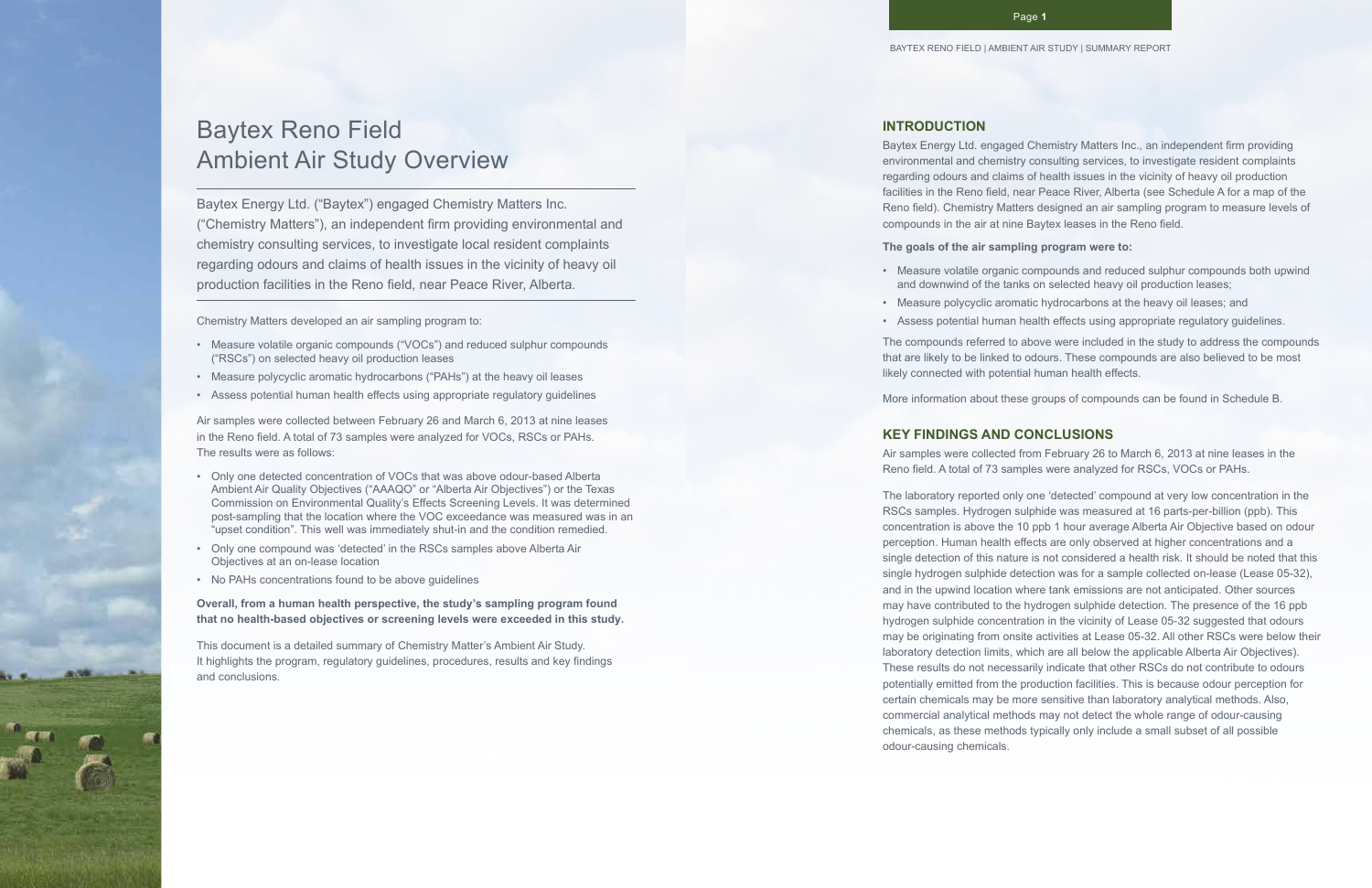With one exception, air samples for analysis of VOCs reported no concentrations that were above the Alberta Air Objectives or the Texas Commission on Environmental Quality's Effects Screening Levels (the "Texas ESL"). A single result at Lease 09-21-1 for carbon disulphide (20 ppb) was above the 1-hour average Alberta Air Objective of 10 ppb (based on odour threshold). This carbon disulphide exceedance in the vicinity of Lease 09-21-1 suggested that odours may be originating from onsite activities at Lease 09-21-1. No other measured levels of VOCs were above the Alberta Air Objectives or the Texas ESL. Concentrations of VOCs were usually lower at 150 metres ("m") than at 50 m downwind of the tanks. As found in a previous Alberta Environment study, wind patterns at the local scale introduced variability to sampling of air contaminants. were exceeded. It was determined post-sampling that the location where the one VOC exceedance was **TWO additional** measured was in an "upset condition" with an excessive gas-oil ratio that was likely responsible for the high carbon disulphide reading. This well was immediately shut-in and the condition remedied.

> PAHs, including benzo[a]pyrene ("B[a]P"), were detected and compared with the Alberta Air Objectives and the Texas ESL. No concentrations were found to be above these guidelines. The potential cancer risks from exposure to PAHs by inhalation were estimated to be at least 1,000 times below Health Canada's acceptable cancer risk level. The downwind samples had the highest total PAHs concentrations.

**Overall, from a human health perspective, the study found that no health-based objectives or screening levels were exceeded.**

Of the 73 samples analyzed, only two detected a compound above odour-based objectives: Lease 05-32 (hydrogen sulphide) and Lease 09-21-1 (carbon disulphide).

#### **PREVIOUS INVESTIGATIONS IN THE RENO FIELD**

Prior to this study, there has not been a full assessment of VOCs, RSCs or PAHs in ambient air in the Reno field. Spot samples (also known as grab samples) have been collected irregularly in response to resident complaints.

There have been other similar studies conducted in different regions of Alberta to address odour related complaints as well as concerns about potential releases of PAHs from oil production operations. The Reno field study was designed to be similar to these studies, which are described in Schedule C.

### **CONCURRENT STUDIES**

**Two additional studies were conducted in the Reno field at the same time as the** 

# **Chemistry Matters Inc. ambient air study.**

Clearstone Engineering Limited ("Clearstone") conducted an infrastructure emissions inventory, and RWDI Air Limited ("RWDI") examined the offsite odours and completed predictive modeling of offsite levels. Each of these studies is complementary to the other and involved particular aspects of the overall assessment of odours and emissions concerns in the Reno area.

### *Clearstone Engineering Limited*

Clearstone completed field studies at the Baytex Reno field from February 26 to March 6, 2013. The purpose of its work was to characterize emissions and to complete an emissions inventory for the operation. Clearstone conducted flow measurements of produced fluids and solution gas vented to the atmosphere or directed to flare. It also collected flue gas samples from casing gas, solution gas, and combustion device flue gas. Samples were submitted to a laboratory for detailed analysis.

#### *RWDI Air Limited*

RWDI began a study with Baytex in September 2012 to address resident complaints about odours and potential health impacts. The study objectives were to: i) evaluate the existing and proposed Baytex Reno facilities in accordance with applicable regulatory requirements under the Alberta Environmental Protection and Enhancement Act and applicable directives of the Energy Resources Conservation Board (now the Alberta Energy Regulator), such as D56 and D60, ii) where needed, suggest mitigation analysis and provide direction to Baytex with respect to pads in need of emissions reduction and action ranking, and iii) provide a summary of predictive modeling results.

### **ENGAGEMENT OF RESIDENTS**

Residents within the Baytex Reno field were invited to take part in the ambient air study. An RWDI representative met with residents before the study began to gather comments and concerns. Residents were notified when the study was to be completed.

During the course of the study, a representative of Chemistry Matters met or talked with ten residents to discuss their concerns and the nature of the study being undertaken as well as to ask permission to access their lands in order to conduct the monitoring. Residents were encouraged to call Chemistry Matters if they noticed bad odour incidents so that samples could be collected as part of the ambient air study. None of the residents called Chemistry Matters while the study was being completed to complain about odours; therefore, no samples were collected at the request of residents during the study.

*Overall, from a human health perspective, the study found that no health-based objectives or screening levels* 

*studies were* 

*conducted in the Reno field at the* 

> *same time as the Chemistry*

> > *Matters Inc.*

*ambient air study.*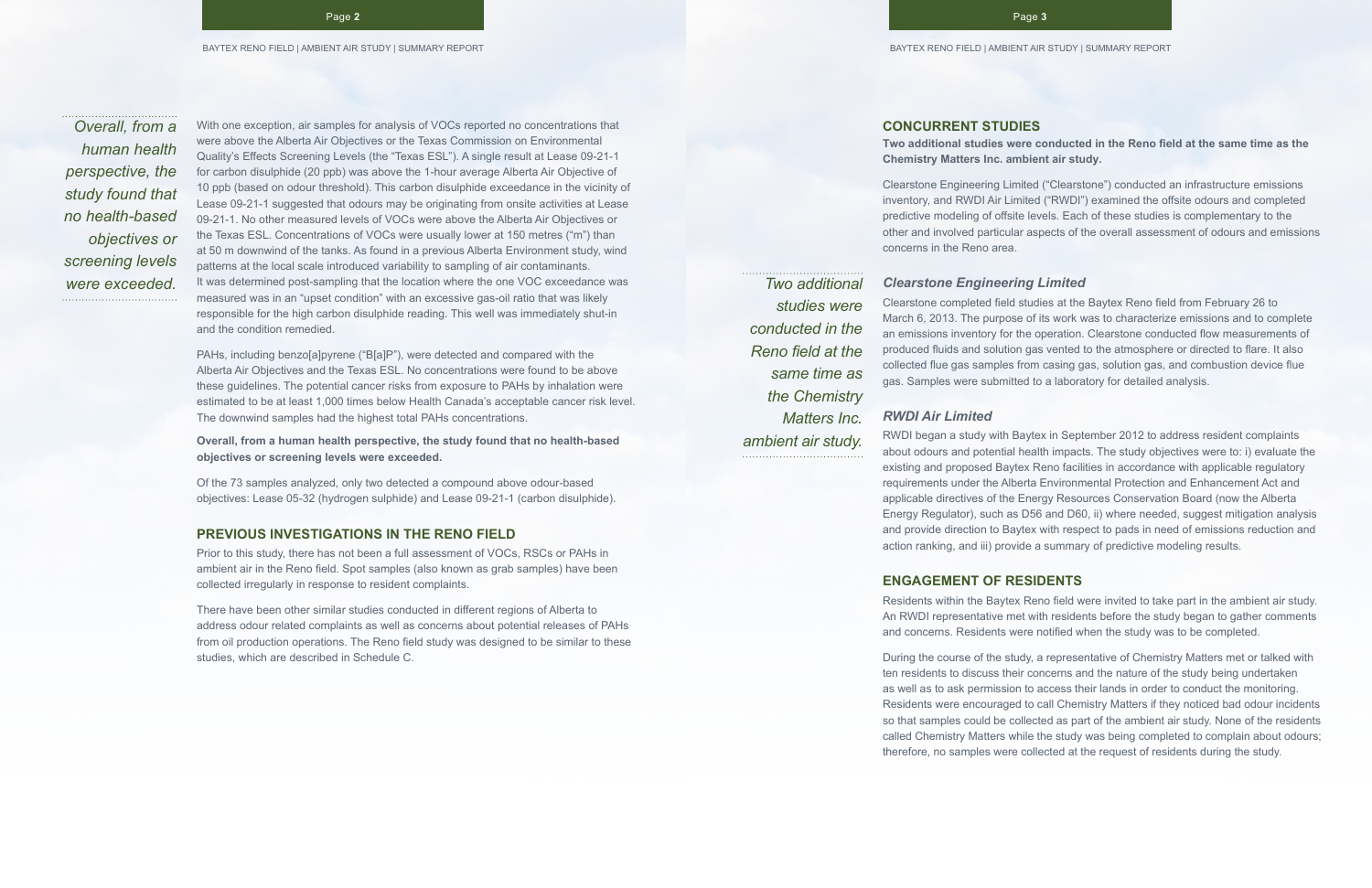#### **AIR SAMPLING PROGRAM**

Air samples were collected from February 26 to March 6, 2013 at nine leases in the Reno field (as noted on Schedule A). The nine sites were chosen based on the following:

- Proximity to residences in the area;
- Production on the lease based on the number of wells and tanks;
- Presence of a flare stack on the lease; and
- To provide a fair representation of all Reno area leases.

At each lease, air samples were collected at both upwind (50 m from tanks) and downwind (50 and 150 m from tanks) locations. The upwind samples were collected to compare background compound concentrations and patterns with those from production emissions. The 50 m downwind sample should allow for reasonable detection downwind of the production facilities. The 150 m downwind sample may provide data on dilution further away from the sources and be at a distance that is relevant for maximum likely public exposure scenarios. A distance of 150 m downwind from the tanks or compressors is also a reasonable distance for roads or private property. Standard operating procedures were followed during all field activities.

It should be noted that during the sampling program, "hydrocarbon-like" odours were perceived by field staff at downwind on-lease locations, demonstrating that the samples collected during the sampling program are representative of potential odour 'episodes'. In fact, two spot ambient air samples were collected (on lease close to the tanks) and analyzed when field staff noted especially intense odours during the sampling program. These spot samples formed part of the 73 samples that were analyzed for RSCs, VOCs and PAHs.



*Figure 1 - View south of VOC samples 50 m downwind of tanks on pad 5-32* 

*(1 one-hour sample, 1 four-hour sample).*

*Air samples were collected using sample containers (Summa canisters) for RSCs and VOCs, and highvolume samplers for PAHs.*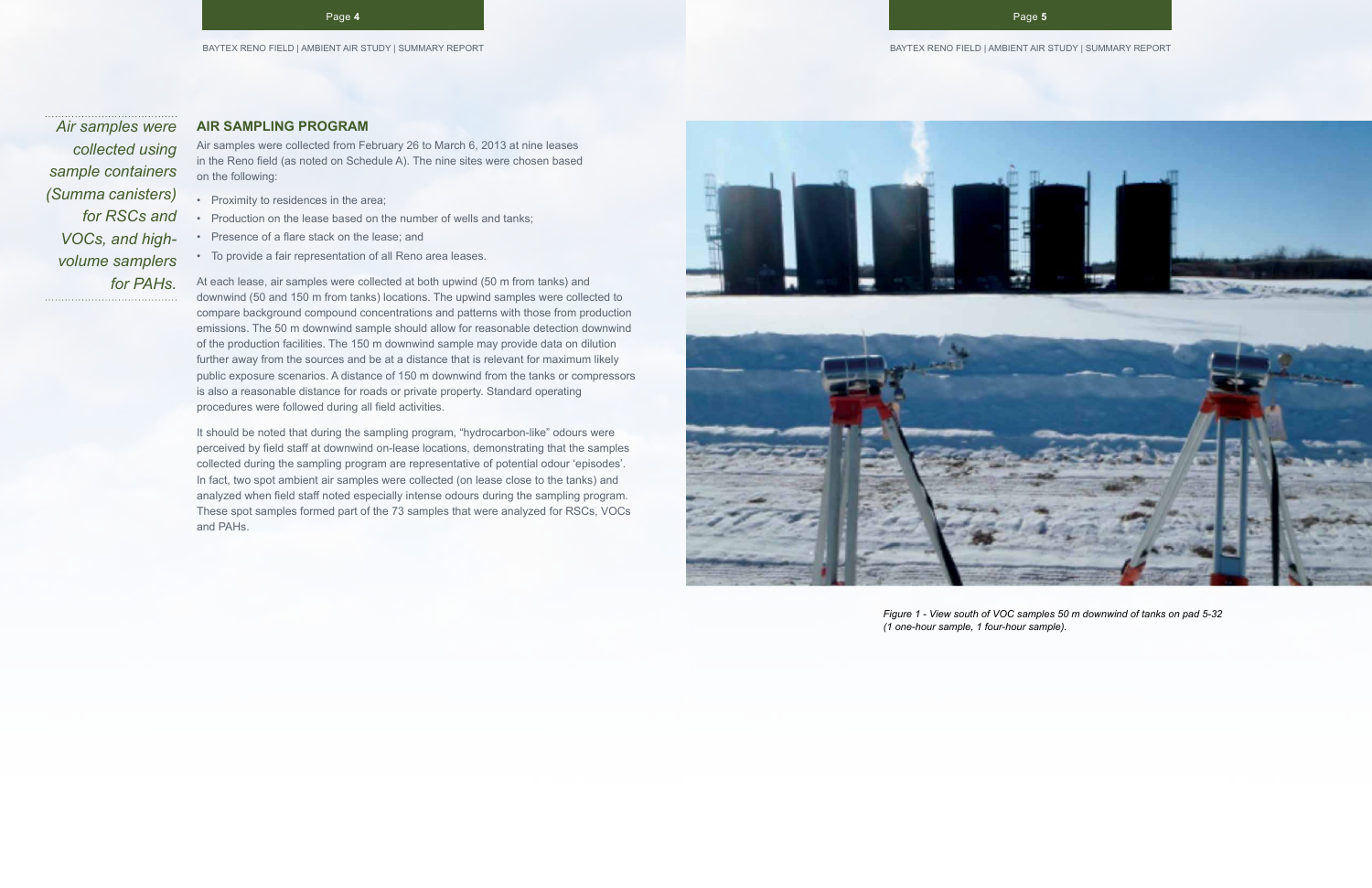

*Figure 2 - View south of VOC samples 150 m downwind of tanks on pad 5-32 (1 one-hour sample).*

#### **APPROPRIATE REGULATORY GUIDELINES**

For the current study, all air sampling results were compared with the Alberta Air Objectives. The Alberta Air Objectives are based on the potential for human health effects, aesthetic effects (for example, odour perception), or adverse impacts to vegetation. In situations where an Alberta Air Objective was not available for comparison with a chosen compound, the Texas ESL were used. The Texas ESL are compoundspecific air concentrations set to protect human health and welfare. Short-term ESLs are based on data concerning acute health effects, the potential for odours to be a nuisance, and effects on vegetation. Long-term ESLs are based on data concerning chronic health and vegetation effects. Welfare-based ESLs (odour and vegetation) are set based on effect threshold concentrations.

**If predicted or measured airborne levels of a compound do not exceed an Alberta Air Objective or Texas ESL, adverse health or welfare effects are not expected. If predicted or measured ambient levels of compound in air exceed an Alberta Air Objective or Texas ESL, it does not necessarily indicate a problem but triggers a more in depth review.**

## **AMBIENT AIR SAMPLING PROCEDURE**

The field procedures followed while collecting the VOCs, RSCs and PAHs samples during the Baytex Reno field program were standardized and replicated for all of the samples collected. A detailed description of the field air sampling procedures is contained in Schedule D.

## **AMBIENT AIR SAMPLING RESULTS**

### *Reduced Sulphur Compounds*

Air samples for analysis of RSCs were collected upwind (50 m) and downwind (50 m) from five leases in the Reno field (as noted on Schedule A). The laboratory reported only one 'detected' compound in the RSCs samples. Hydrogen sulphide was measured at 16 parts-per-billion (ppb). This concentration is above the 10 ppb 1-hour average Alberta Air Objective. All other RSCs were below the laboratory detection limits (which are all below the applicable Alberta Air Objectives). It should be noted that the single hydrogen sulphide detection was for a sample collected on-lease and in the upwind location (pad 05-32).



*Figure 3 - View west of RSC sample on pad 08-29.*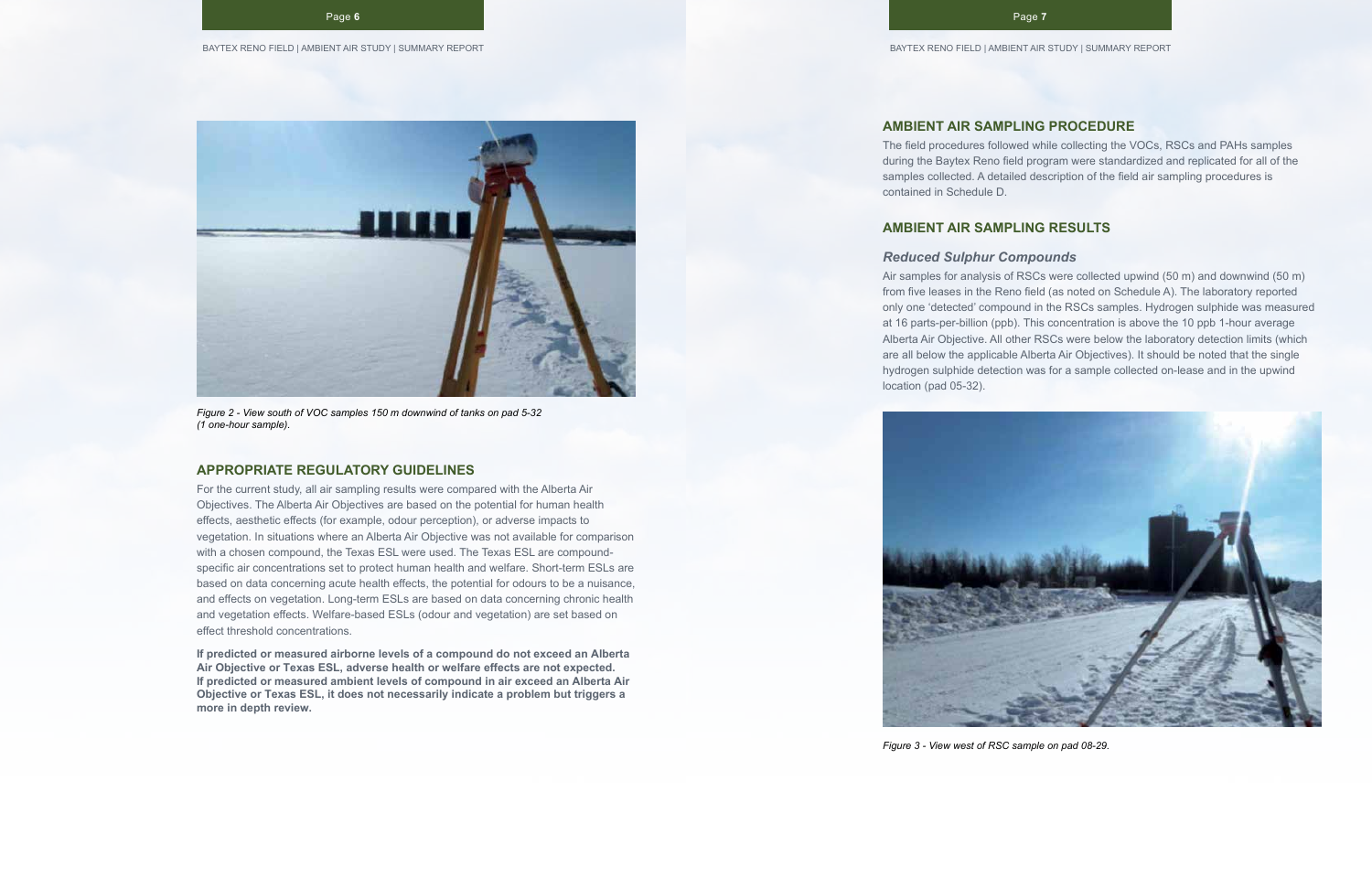*Figure 4 - View south of triplicate RSC samples 50 m downwind of tanks on pad 08-21.*

## *Volatile Organic Compounds*

Air samples for analysis of VOCs were collected upwind (50 m) and downwind (50 and 150 m) of the tanks on nine leases in the Reno field (as noted on Schedule A). In addition to pre-determined sampling times and locations, spot samples were also collected during the study if intense odours were noted at a particular lease. Two spot samples were collected as part of the study. With one exception, VOC concentrations were not above the Alberta Air Objectives or the Texas ESL. A single result at Lease 09-21-1 for carbon disulphide (20 ppb) was above the 1-hour average Alberta Air Objective of 10 ppb (based on odour threshold). It was later determined through results provided by Clearstone that the location where the one VOC exceedance was measured was in an "upset condition" (i.e., experiencing an excessive gas-oil ratio).

*The upset condition was likely responsible for the high carbon disulphide reading. This well was immediately shut-in and the condition remedied.*



*Figure 5 - View northeast of triplicate VOC samples 50 m downwind of tanks on pad 02-01.*

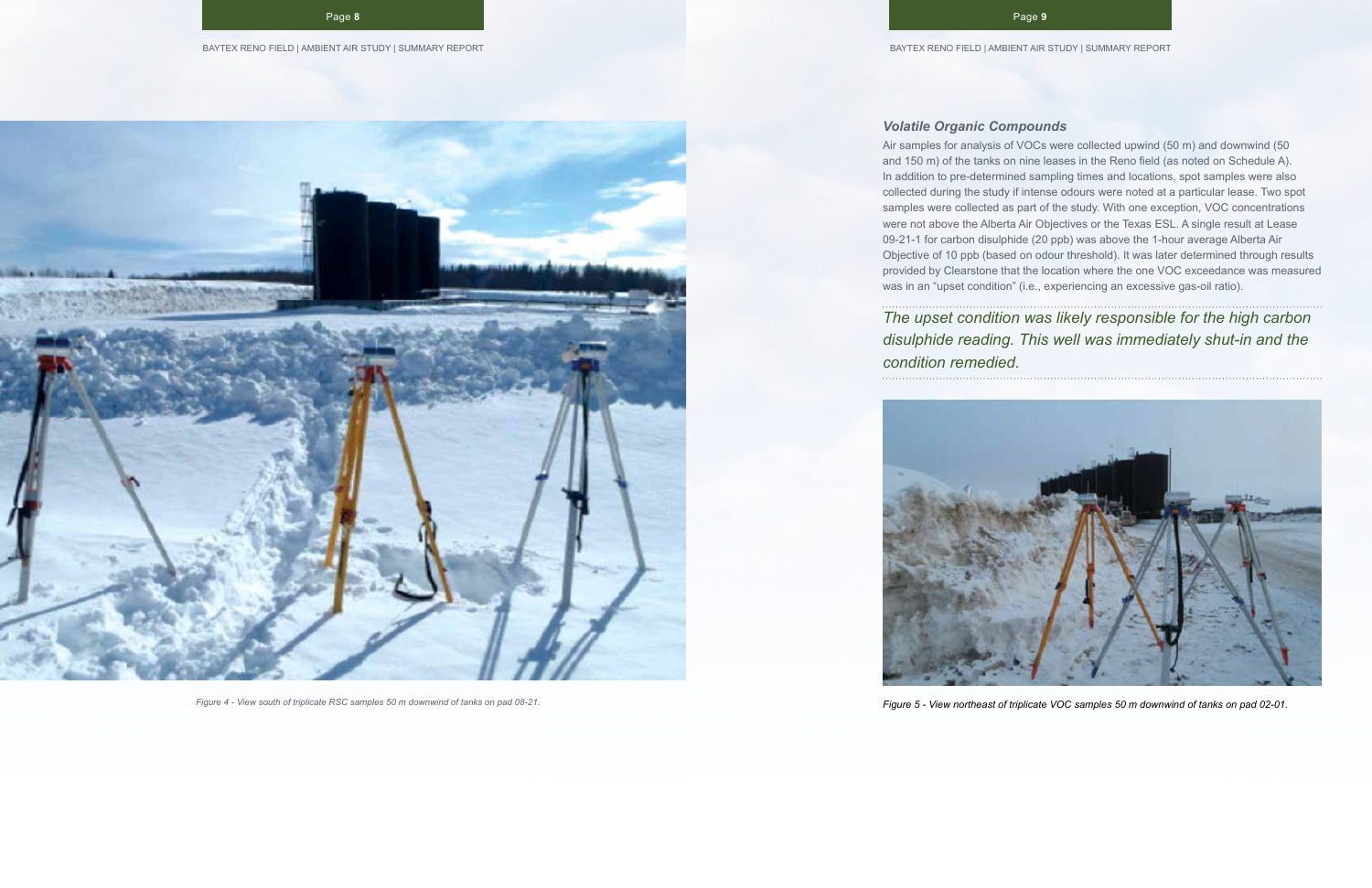#### BAYTEX RENO FIELD | AMBIENT AIR STUDY | SUMMARY REPORT

Page **10**



*Figure 6 – View of spot sample taken on pad 08-29 downwind of tanks. Spot sample was collected during a time of noticeable odours.*



# **EXHIBIT 1: BAYTEX RENO**

Maximum VOCs concentrations in ambient air Feb 26 to Mar 6, 2013

Exhibit 1 – Maximum VOC concentrations from nine leases in the Baytex Reno field compared with Alberta Air Objectives and Texas ESLs. Note that the scale of the graph

is logarithmic.

Exhibit 1 compares the highest VOC concentrations measured in air samples collected from across the Reno field to the Alberta Air Objectives and the Texas ESL. Note the one carbon disulphide exceedance that was related to an upset condition. All other VOC concentrations were below guidelines.

### *Polycyclic Aromatic Hydrocarbons*

PAHs were measured in air samples collected from 50 m upwind, downwind, and both crosswind locations at four leases in the Reno field (as noted on Schedule A). These locations were based on wind direction at the start of sampling. These samples were collected over a 24-hour period which included all vehicular traffic near lease, vehicular traffic on lease and potential tank emissions. Trail cameras were used to document vehicle traffic on site (see Figure 7). PAHs, including B[a]P, were detected and compared with the Alberta Air Objectives and the Texas ESL. No concentrations were found to be above these guidelines.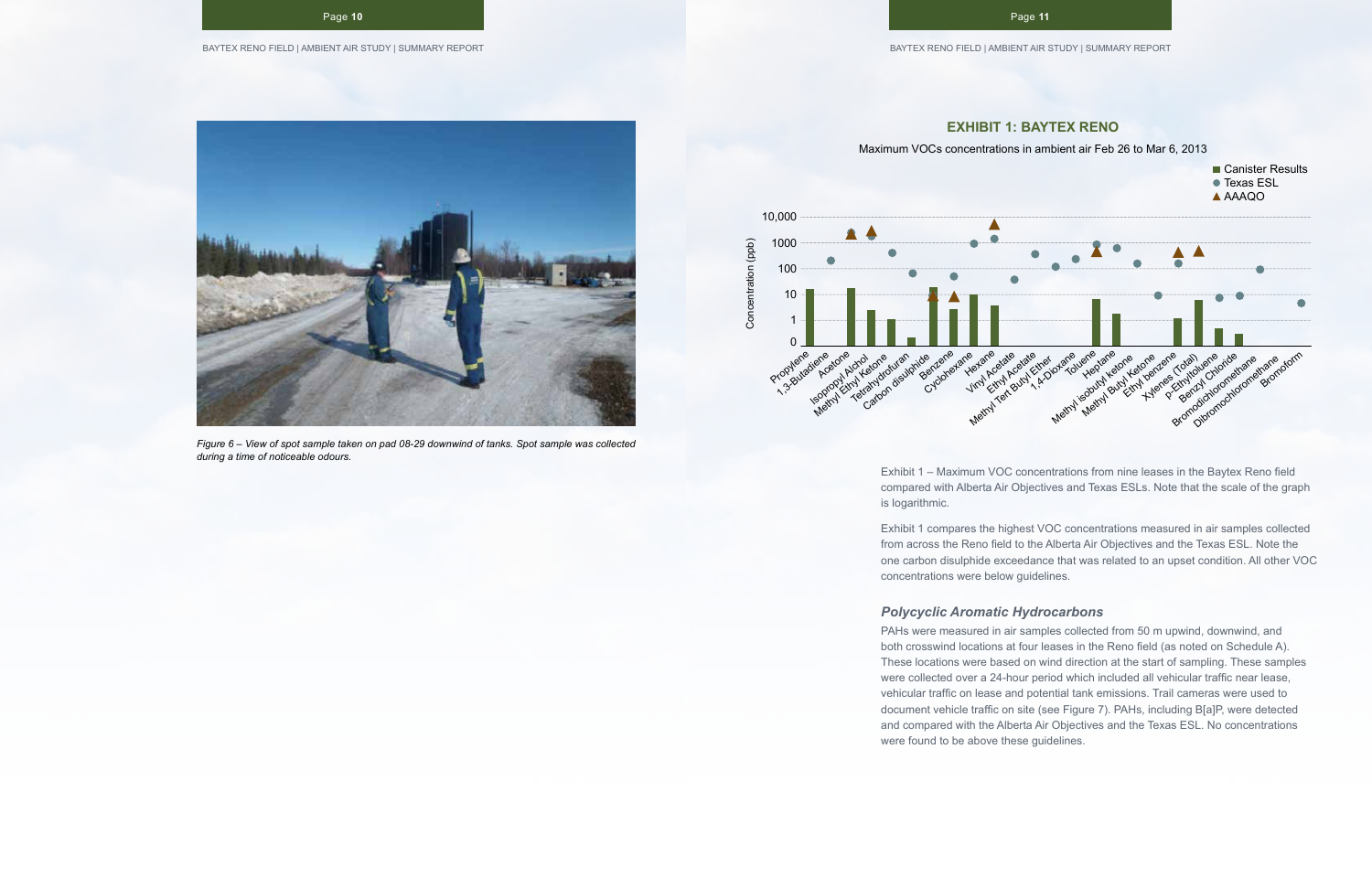

*Figure 7 – Picture taken by Trail Camera of a truck leaving pad 13-14.*



*Figure 8 – Components of high volume sampler used to collect PAH samples.*



*Figure 9 – Inside view of high volume sampler.*

*Figure 10 – View of quartz filter with gray particulates after 24-hour sample time for* 



*high volume sampler.*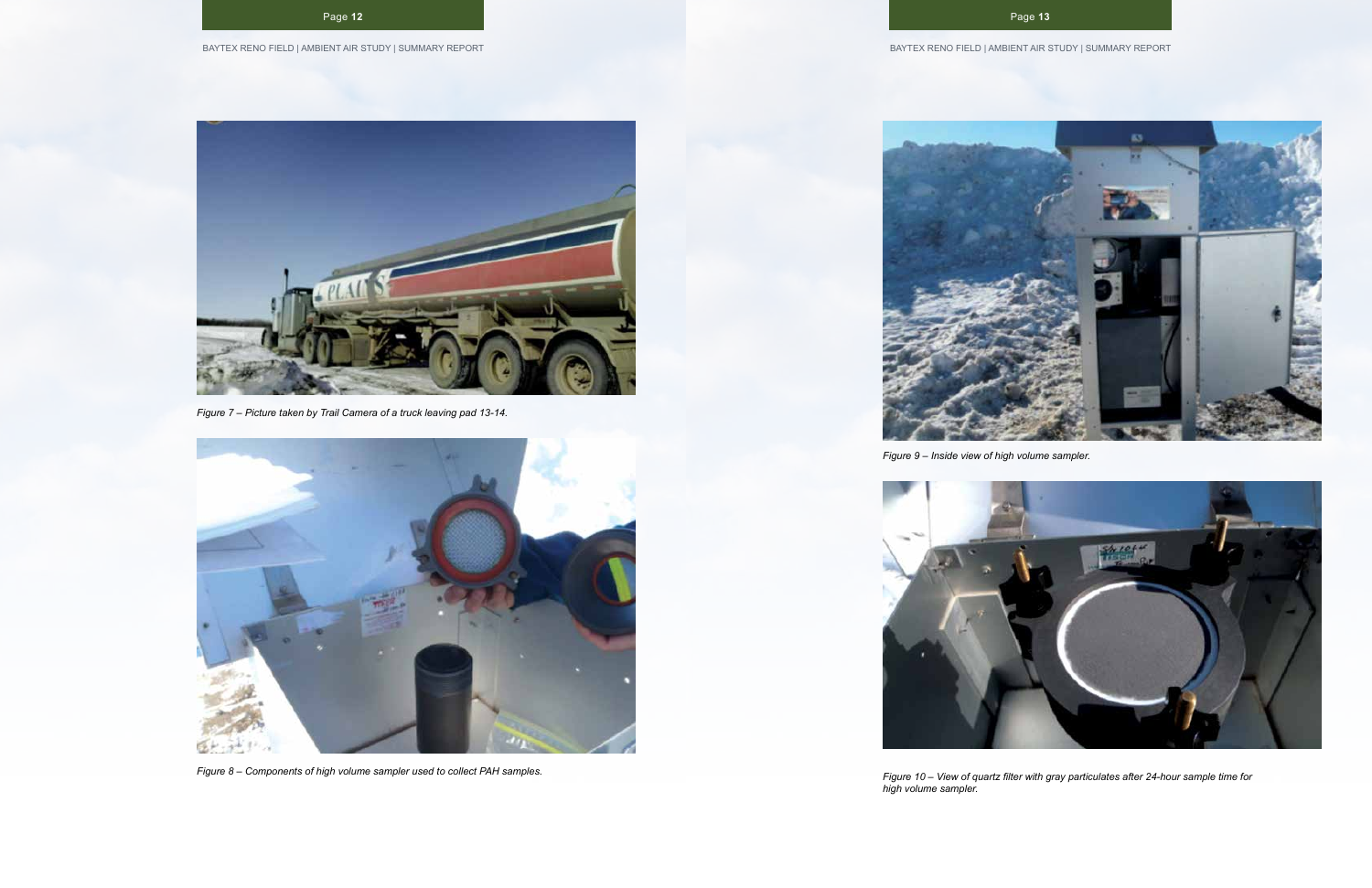

*Figure 11 - View east of high volume sampler on pad 08-21.*

A number of PAHs are known, or suspected of being, cancer-causing to humans. The potential cancer risks associated with PAHs in air samples collected from the Reno field were calculated using the concentration and potency (relative to B[a]P) of 17 individual PAHs. The potential cancer risks from exposure to PAHs by inhalation were estimated to be at least 1,000 times below Health Canada's acceptable cancer risk level (see Exhibit 2). This risk level is based on exposure for lifetime to the concentrations present 50 m away from the tanks.





High Volume Air Sample Location

Exhibit 2 - Estimated incremental lifetime cancer risks (ILCRs). Calculated from B[a]P Total Potency Equivalents and Health Canada's inhalation unit risk for B[a]P. Note the log scale of the graph. Each horizontal line represents a 10-fold change in lifetime cancer risk: at 4E-09, the inhalation ILCR is >1,000 times lower than Health Canada's target of 1 in 100,000.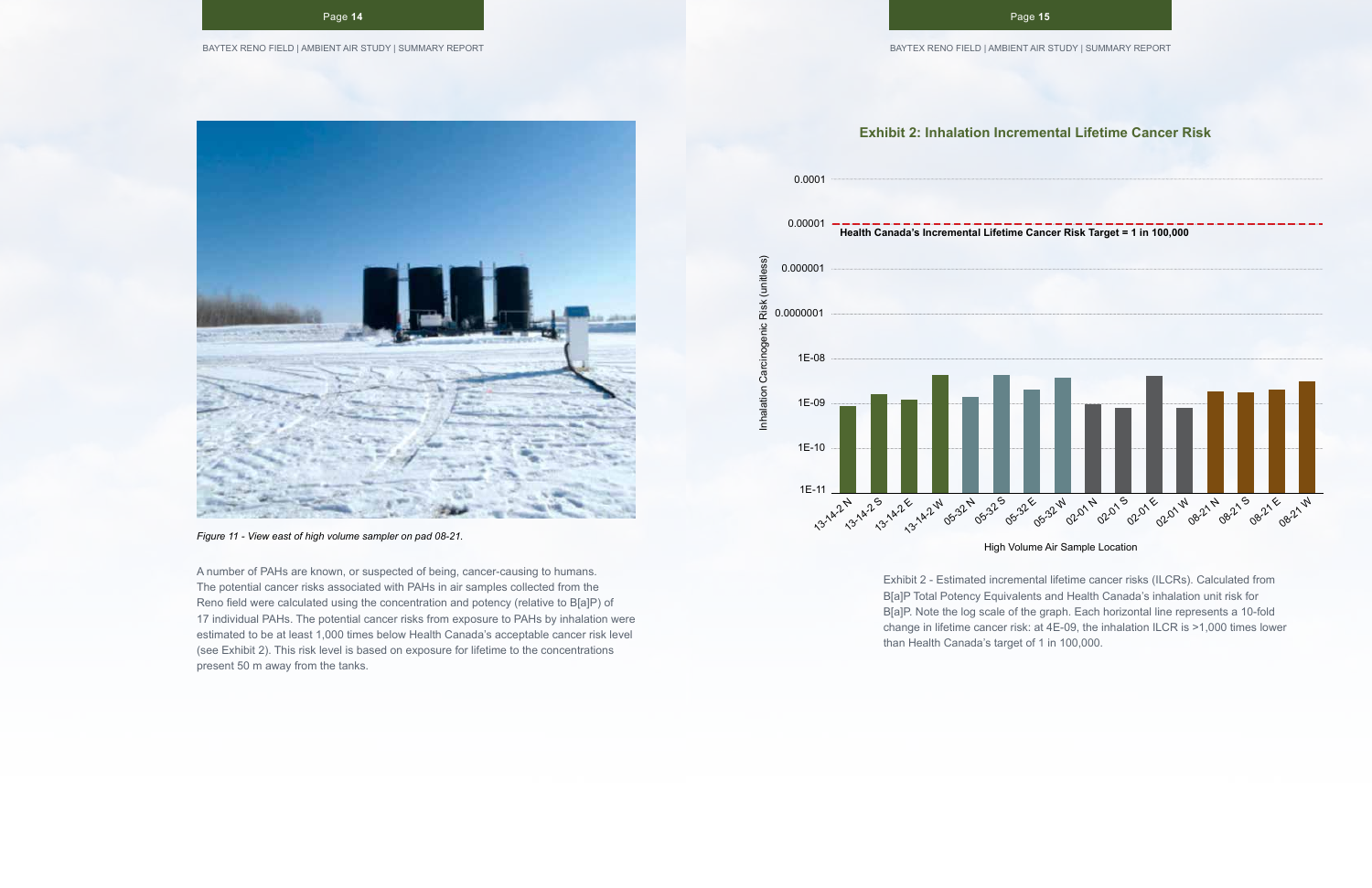#### Page **16**

# Schedule A

#### **MAP OF RENO FIELD AND SAMPLING LOCATIONS**



# *LEGEND*

- Homestead Lease sites to be sampled
- Other lease sites
- Roads

1:20,000 *NAD 1983 UTM Zone 10N* 0 0.5 1 KM 1

Date: 7/17/2013

# Schedule B

## **DESCRIPTION OF RSCs, VOCs, AND PAHs**

*Reduced Sulphur Compounds*

RSCs are a complex family of compounds that contain sulphur. RSCs are a concern as they are a major cause of unpleasant odours. This is because of their low odour thresholds. RSCs may also cause health effects at higher levels in the air. The common descriptions of odours related to RSCs are rotten egg and rotten vegetation. They are naturally present in sour gas and many crude oils. Pulp mills and other industrial facilities also release RSCs.

*Volatile Organic Compounds*

*VOCs are compounds that have a tendency for molecules to leave the liquid form and enter the air. VOCs are a concern because of their potential to add to odours and to cause health effects at high levels measured in the air.* 

The VOCs chosen for this study are a subset of those analyzed using the United States Environmental Protection Agency ("US-EPA") Method TO-15. Many of the compounds commonly measured with Method TO-15 are halogenated solvents that are related to other types of industries and others are volatile refrigerants (Freons). These types of VOCs are not relevant to heavy oil production. There were no documented uses of these compounds noted in the material safety data sheets used by Baytex. Therefore, samples collected in the Reno field were measured for a shortened TO-15 list of compounds. This method focuses on petroleum related VOCs. BTEX (benzene, toluene, ethylbenzene, and xylenes) compounds were also measured because these are commonly found in crude oils.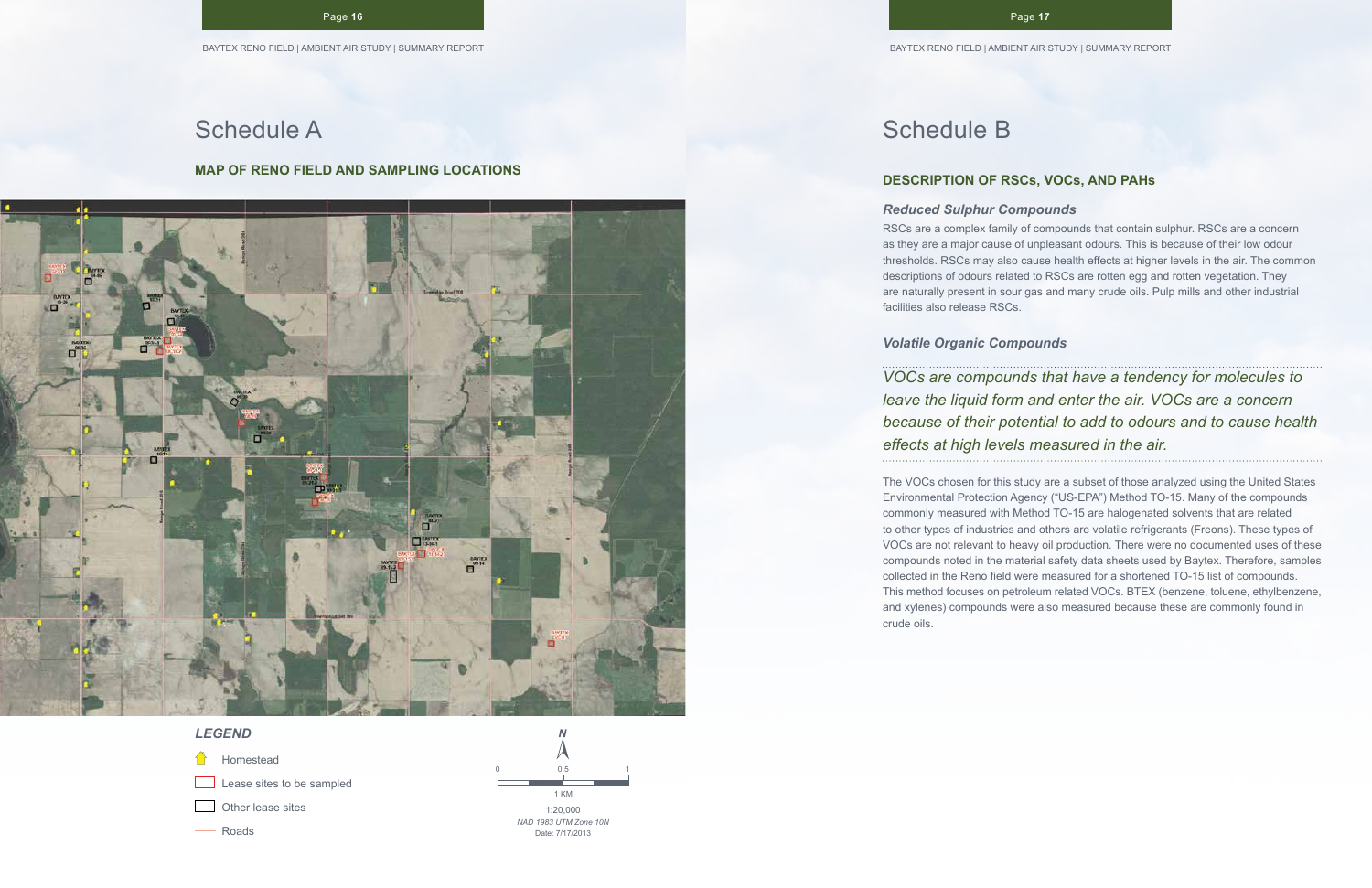#### *Polycyclic Aromatic Hydrocarbons*

PAHs consist of a group of hundreds of related organic compounds. They are of concern mostly due to their potential health effects at high measured levels. PAHs are formed in most combustion processes in which organic material is burned (for example, coal, fossil fuels, wood, municipal waste, tobacco, and so on). They also are present in crude oils and tars. In all of these sources, PAHs are present as complex mixtures. When released to the air, they can be present in the gas phase or be adsorbed to air particulates.

Health effects from being exposed to PAHs have been studied extensively. A group of 16 PAHs are monitored in regulatory guidance and environmental and human health assessments. These 16 PAHs are classified as 'priority pollutants' by the US-EPA based on their toxicity and common occurrence in the environment.



Figure 12 – Examples of those compounds monitored as part of the ambient air sampling program; reduced sulphur compounds (shown in top row), polycyclic aromatic hydrocarbons (shown in middle row) and volatile organic compounds (shown in bottom row).

# Schedule C

## **OTHER SIMILAR STUDIES**

#### *Three Creeks Area*

In response to odour complaints in the Three Creeks area of Alberta, Alberta Environment and local industry operators initiated an air monitoring study in 2010. Ambient air samples were collected from within the community of Three Creeks (for example, beside residential properties or in agricultural areas). Air samples were collected by various means: continuous monitoring stations, canisters, and the Alberta Environment Mobile Air Monitoring Laboratory. The samples were analyzed for a variety of compounds including total hydrocarbons, sulphur dioxide, total RSCs, VOCs, and PAHs. The data showed the presence of a variety of hydrocarbons in the air in the Three Creeks area. At times, these hydrocarbons were detected in elevated concentrations as compared to background locations; however, the Alberta Air Objectives were not exceeded for any of the samples collected. Higher concentrations were associated with calm conditions (that is, not windy), prevailing winds from the east, and night time.

#### *Bonnyville*

Alberta Environment conducted two air sampling studies (fall 2007 and spring 2008) in the vicinity of heavy oil cold flow tanks near Bonnyville, Alberta. The studies were initiated following public complaints about odours and potential health impacts. The main objective of the studies was to examine hydrocarbon concentrations on properties located adjacent to cold flow tank platforms. Air samplers were placed at various distances downwind from the platforms (ranging from roughly 50 to 150 m from the tanks). In addition, upwind samplers were setup to simultaneously collect reference/control samples. Samples were collected using canisters for VOCs and hivolume samplers for PAHs. At times, VOCs and PAHs concentrations measured at the downwind sites were found to be substantially higher than the reference upwind site. This suggested that the sampling sites were most likely impacted by emissions from the cold flow tanks. Air samples collected simultaneously at the downwind sites showed highly variable VOCs and PAHs concentrations within the small sampling area.

*These results indicated that close to the source (tanks) there is limited mixing of the emitted substance in the air, resulting in a heterogeneous air mass and sample.*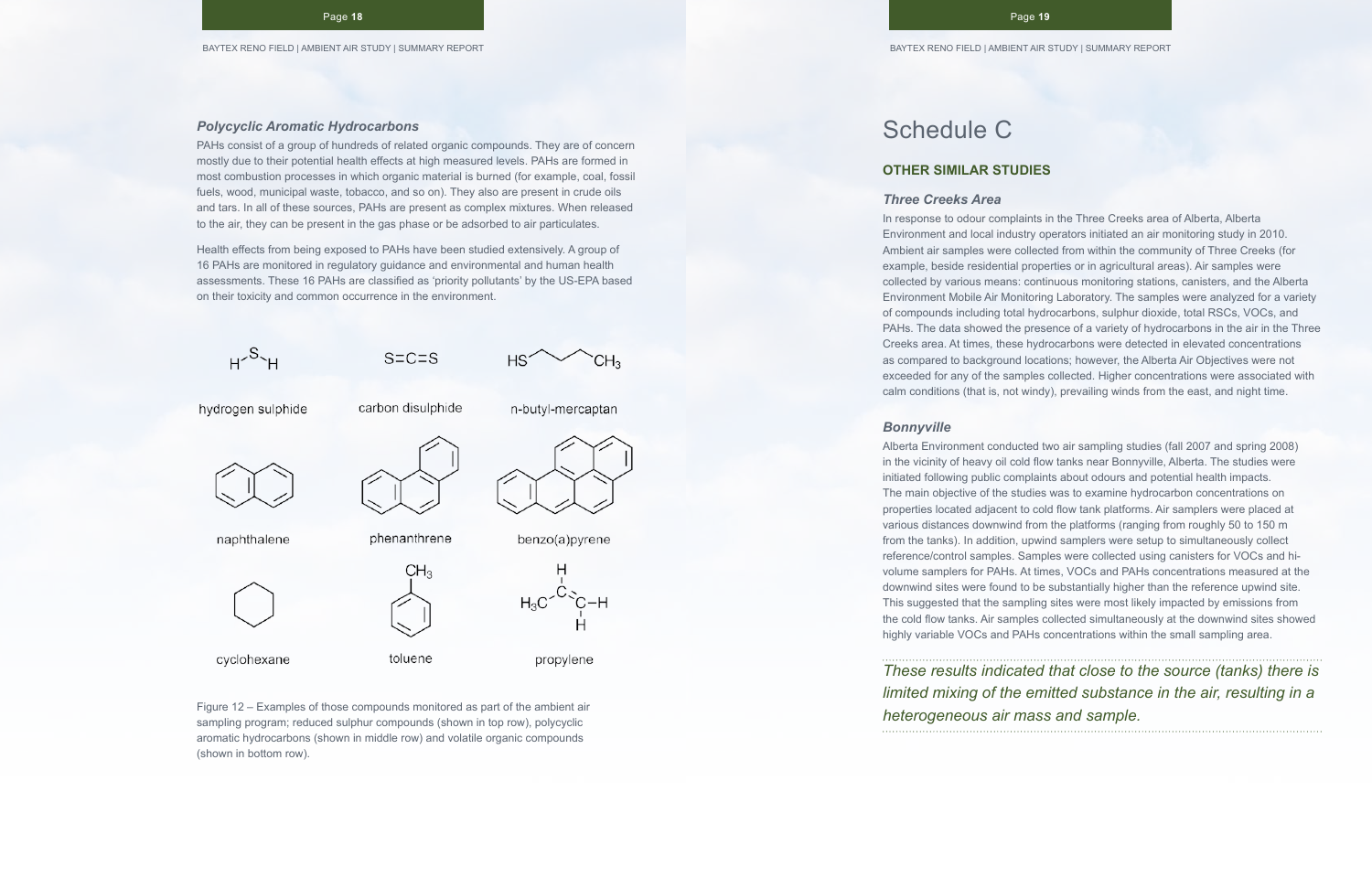PAHs concentrations were largely composed of naphthalene and other smaller PAHs typically found in the gas phase. Short chain hydrocarbons, which are typically found in the gas phase, were the most abundant VOCs.

Although at times elevated, measured VOCs concentrations were orders of magnitude lower than Alberta Air Objectives. VOCs concentrations were also substantially lower than available odour thresholds.

#### *Alberta Oil Sands*

With the international attention on the oil sands development in Northern Alberta, there is an air monitoring study being led by scientists from the province and at Environment Canada. The PAH measurements for the Baytex study were fashioned to be similar to the Environment Canada study through discussions with the lead scientists of the Environment Canada study.

# Schedule D

#### **AMBIENT AIR SAMPLING PROCEDURE**

#### *Reduced Sulphur Compounds and Volatile Organic Compounds*

The field procedures followed while collecting the VOCs and RSCs samples during the Baytex Reno field program were standardized and replicated for all of the samples collected.

At each sampling site, field workers parked their truck at the site entrance to reduce possible impacts on the samples. Field workers then established wind direction by the windsock located on the top of each tank nest. Other important field observations were also recorded. Once the wind direction was known, a range finder was used to measure the 'distance to the tank nest'. This provided the 50 m upwind and downwind sampling locations, as well as the 150 m downwind location for the VOCs sample.

Field staff then labeled the sampling canisters with the client name, site location, sample identification, and date. Photographs were taken of the sample labels. Canister and air flow regulator serial numbers were recorded in the field notes. Silonite-lined Summa canisters were used for collection of the RSCs samples.

Before samples were collected, the canisters were attached to tripods using zip-ties and then placed approximately 135 cm above the ground or snow cover. The location was then marked with a handheld global positioning system ("GPS") and photographed. To reduce impacts to the 4-hour sampler located 50 m downwind of the tanks, the neighbouring 1-hour sampler was placed slightly downwind during sample collection.

The samplers were run for their fixed time (1-hour or 4-hours). Once sampling was done, the samplers were gathered by approaching from a downwind direction. The end time was recorded in the field notes and on the canister label.

Samples along with their chain-of-custody forms were stored and shipped in coolers that were sealed with masking tape over the opening. The tape on the coolers was signed and dated then finally sealed with clear packing tape.

### *Polycyclic Aromatic Hydrocarbons*

High volume air samplers (Tisch TE-1000) were calibrated before the first Baytex Reno field sampling event and after the program was finished. All samplers were within acceptable limits during both calibration events. The field procedures followed while collecting the PAHs samples during the field program were standardized and repeated as much as possible for all of the samples collected.

At each sampling site, field staff established wind direction by using the windsock located on the top of each tank nest, and by other field observations. Once the wind direction was known, the Tisch samplers were placed at 50 m downwind, upwind, and crosswind locations (four locations in total) with the use of a range finder. Next, generators and extension cords were placed in locations that reduced potential impacts during the sampling event (downwind). Generators were then prepared for start-up. Both Tisch samplers and generator locations were recorded with a handheld GPS.

Field trucks were parked at the site entrance to reduce potential impacts on the samples. Then both generators and Tisch samplers were started and warmed to troubleshoot any problems before the sampling event. A surveillance camera was placed near the site entrance to record traffic on the lease during the 24-hour sampling event.

To operate the Tisch samplers, field staff started the generators and loaded the sampling materials (PUF cartridge and filter paper) while wearing new, clean nitrile gloves. The sample number of the PUF was recorded before loading the Tisch sampler with the filter paper. The Tisch samplers were then turned-on, and start time, pressure, hour meter reading, and serial number of the Tisch were recorded.

The generators were refueled as needed during the 24-hour sampling period so that sampling was continuous.

After the sampling period was finished, the Tisch samplers were turned-off followed by the generators. The completion time, hours of operation, and pressure of each Tisch were recorded. The sample cartridges and filter papers were removed from Tisch samplers then wrapped and sealed for shipment to the laboratory. Samples were then stored in a cooler with cold packs to ensure a cool consistent temperature during storage and shipping.